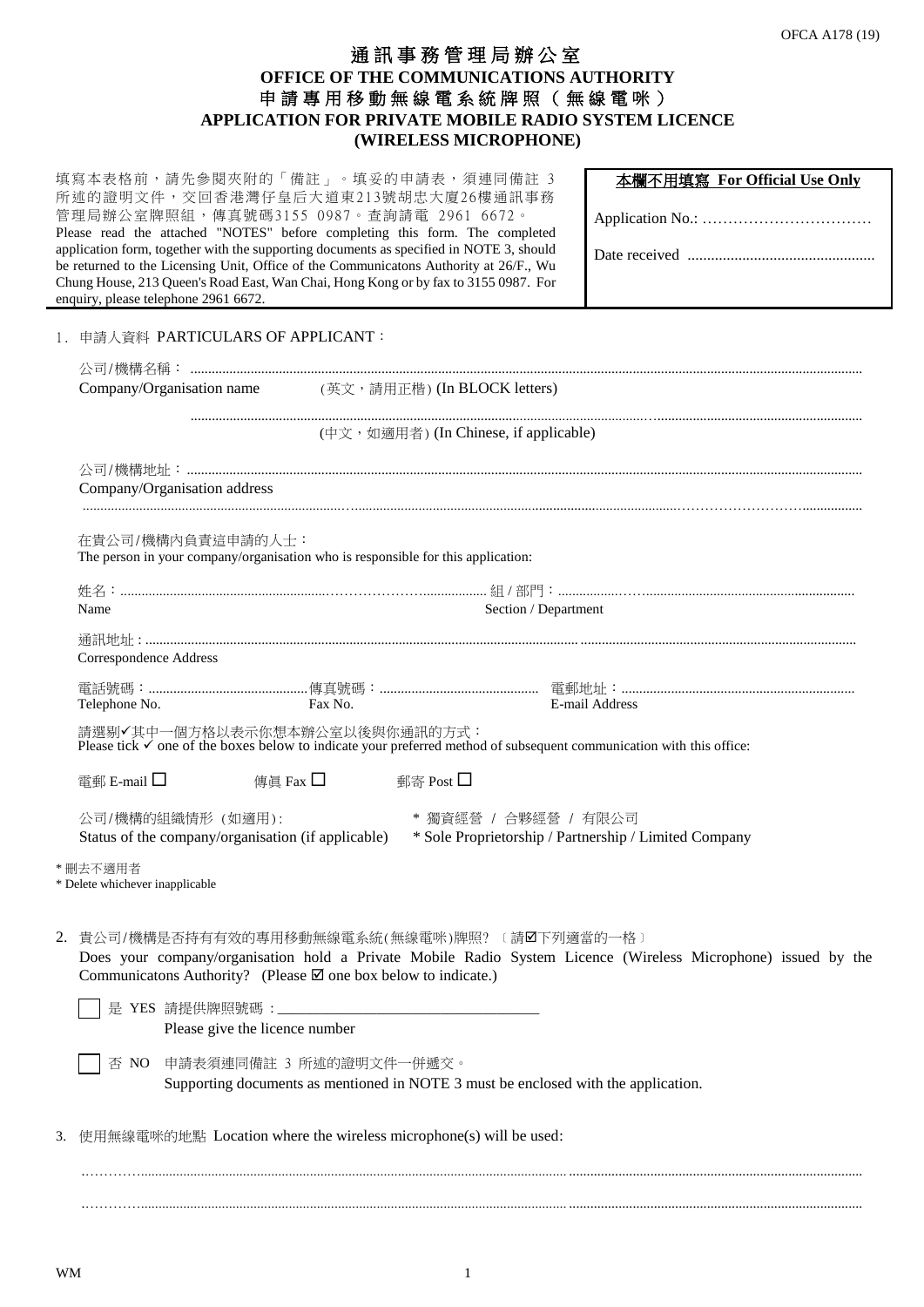# 4. 請列出擬申請牌照的無線電咪:

List the wireless microphone(s) under application for licence

| 廠名   | 型號   | 編號         | 頻率 (兆赫)         | 輸出功率(毫瓦)          |
|------|------|------------|-----------------|-------------------|
| Make | Type | Serial No. | Frequency (MHz) | Output power (mW) |
|      |      |            |                 |                   |
|      |      |            |                 |                   |
|      |      |            |                 |                   |
|      |      |            |                 |                   |
| 5.   |      |            |                 |                   |
|      |      |            |                 |                   |
|      |      |            |                 |                   |
| 8.   |      |            |                 |                   |
|      |      |            |                 |                   |
|      |      |            |                 |                   |

如申請牌照的無線電咪如超過 10支,請影印本頁列出其餘的資料。

If you have more than 10 wireless microphones applying for licence, please list details of the rest on a copy of this page.

5. 聲明:

Г

**DECLARATION:** 

\*本人/我們 聲明本申請表內所填報的資料全部真實及正確無誤。 \*I/We declare that the information given in this form is true and correct.

|                                                       | Signature of Applicant                                        |
|-------------------------------------------------------|---------------------------------------------------------------|
|                                                       | Signatory's full name (請用正楷書寫) (In BLOCK letters)             |
|                                                       | Position held 〔如東主、合夥人、經理〕(e.g. Proprietor, Partner, Manager) |
| *申請人公司/機構印鑑<br>*Applicant's Company/Organisation Chop | 日期:<br>Date                                                   |

\*刪去不適用者 \*Delete whichever inapplicable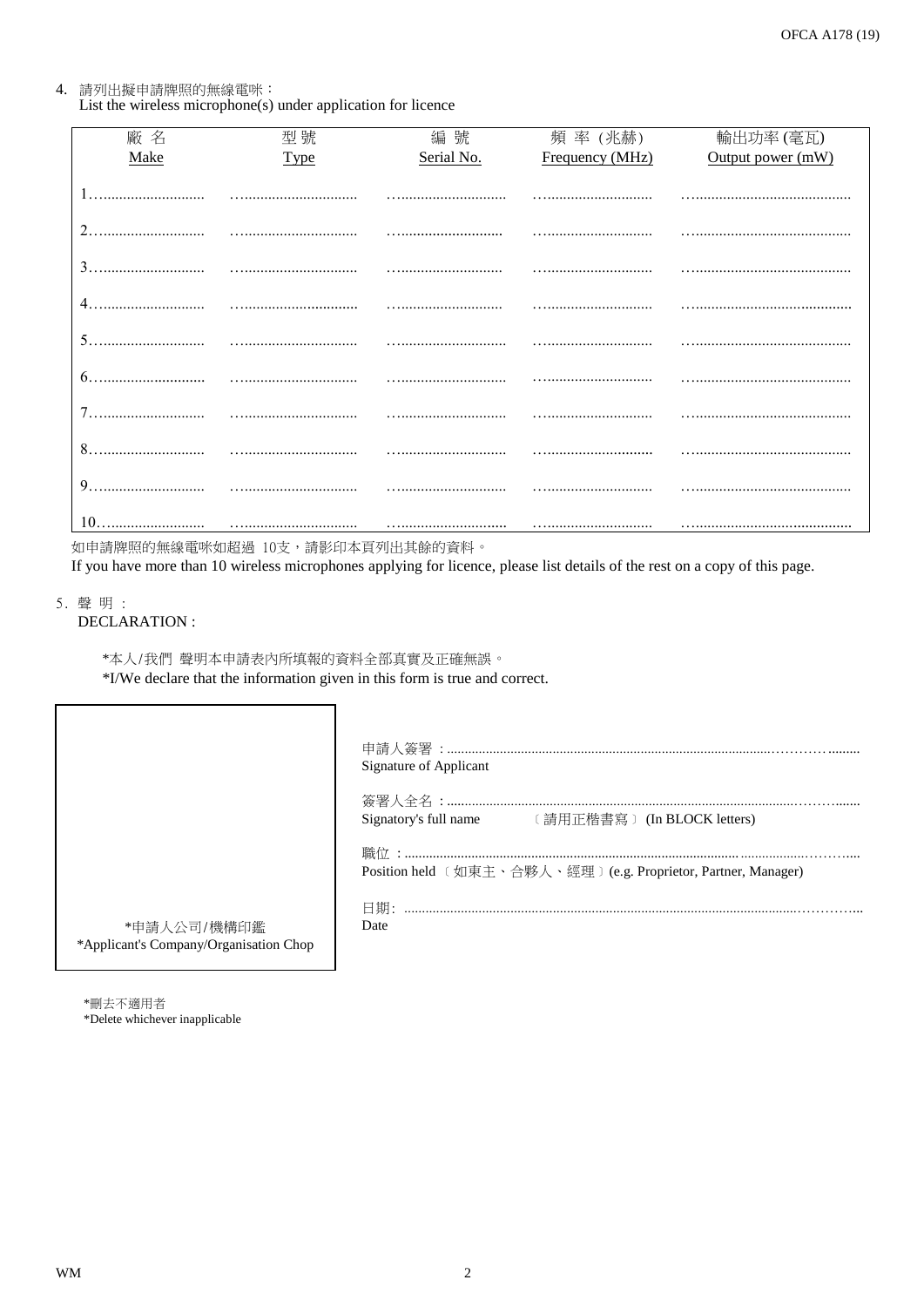備 註

### 豁免領牌

1. 根據電訊(電訊器具)(豁免領牌)令,管有或使用符合該豁免令附表2所列的技術準則的無線電咪,均一律毋需領取牌 照(例如操作頻率在40.66~40.70 兆赫頻段內、或操作頻率為 33.14 兆赫、36.40 兆赫、 36.55 兆赫、36.85 兆赫、 37.10 兆赫、42.89 兆赫、44.87 兆赫或 47.27 兆赫及有效輻射功率不超過10毫瓦,操作頻率為174.10 兆赫及有效 輻射功率不超過20毫瓦,或豁免令附表2所列的其他適用頻帶)。擁有或使用不符合上述規格的無線電咪,則須申領 牌照。

## 發牌的基本要求

- 2. (a) 請特別注意,在以下第 2(b) 段所列頻段以外操作的無線電咪,其牌照申請將不獲考慮。現時每支無線電咪 的牌照年費為港幣220元。
	- (b) 該無線電咪須在 174.15 ~ 174.925 兆赫 或 184.05 ~ 184.95 兆赫頻段間操作。不過,無線電咪的確實操 作頻率,將由通訊事務管理局指配。
	- (c) 該無線電咪必須已獲通訊事務管理局類型檢定,而其最大有效輻射功率不得超過 20 毫瓦。

## 證明文件

- 3. 申請必須以本港註冊的公司/機構的名義提出。以下證件須連同申請表格一併遞交:
	- (a) 如公司/機構的組織情形為「獨資」或「合夥」經營,需提交下列文件:─
		- 有效商業登記證的副本; 及
		- 由香港商業登記署所簽發的該公司/機構現時於商業登記冊內的資料摘錄核證本〔即表格1(甲) 或 表格 1(丙)﹞。
	- (b) 如公司/機構的組織情形為根據公司條例註冊的「有限公司」,所需文件為:─
		- 有效商業登記證的副本; 及
		- 有關該公司的公司註冊證明書副本。
	- (c) 如公司/機構的組織情形非屬上述性質,所需文件為:─
		- **有效商業登記證的副本; 或**
		- **●** 可證明團體已在香港註冊的證明文件副本;及
		- 地址証明 (如電費單或電話費單等) 。
- (注意 : 呈交的商業登記證副本必須包括機印部份,即顯示有繳費日期,收條號碼及繳付的款項。如未能呈交所有證 件,申請將不獲處理。)

### 交回申請表格

請將已填妥的申請表格連同備註 3所列的證明文件,親身或以郵寄方式交回通訊事務管理局辦公室牌照組,地址為香 港灣仔皇后大道東 213 號胡忠大廈 26 樓。呈交申請表格時請勿附上任何費用,一俟申請獲得處理,本辦公室便會通 知申請人繳付所需的牌照費。 如有查詢, 請電 2961 6672。

## 個人資料的說明

- 1. 透過本表格提供個人資料,屬自願性質。若你沒有提供足夠資料,通訊辦可能無法辦理你的申請。
- 2. 你所填寫的個人資料, 將被通訊辦用以處理你的申請。
- 3 . 你在本申請表上所填寫的個人資料,可能會披露給其他與評審申請有關的政府部門/ 機構。
- 4 . 你有權要求查閱和改正你的個人資料。你查閱資料的權利包括取得本申請表上所載個人資料的副本, 惟索取這些資料 時或須繳費。
- 5 . 如對透過本申請表所收集的個人資料有疑問,包括如何提出查閱和改正個人資料的要求,請以書面方式向通訊事務管 理局辦公室個人資料主任提出,地址為香港灣仔皇后大道東213 號胡忠大廈29 樓, 傳真號碼2591 0316。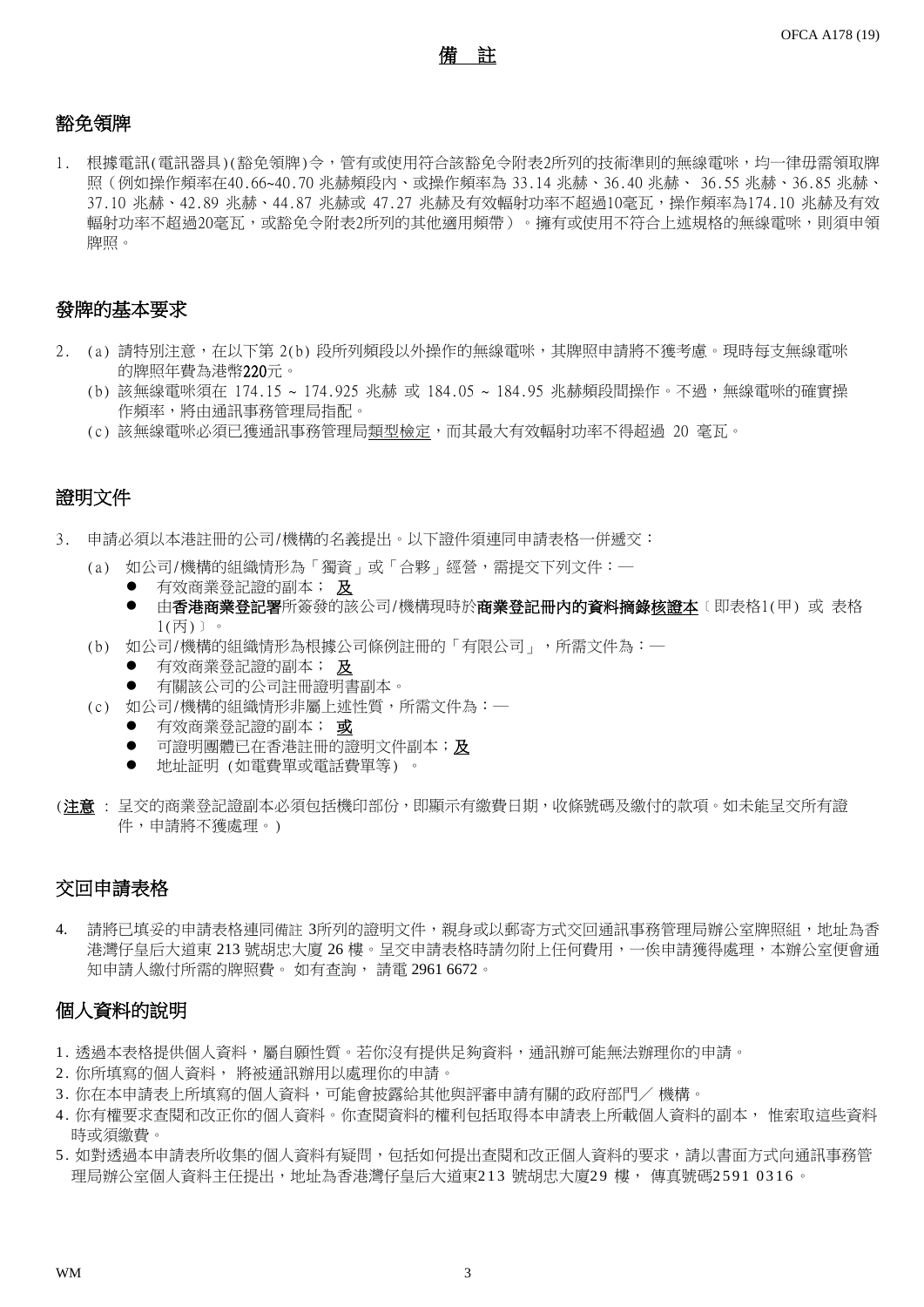## **NOTES**

## **Exemption from licensing**

1. Under the Telecommunications (Telecommunications Apparatus) (Exemption from Licensing) Order, no licence is required for the possession or use of wireless microphone which satisfies the technical criteria set out in the Schedule 2 to the exemption order (e.g. microphone that operates at a frequency between 40.66 – 40.70 MHz, or at 33.14 MHz, 36.40 MHz, 36.55 MHz, 36.85 MHz, 37.10 MHz, 42.89 MHz, 44.87 MHz or 47.27 MHz and transmits with effective radiated power not exceeding 10 milliwatts, or at 174.10 MHz with effective radiated power not exceeding 20 milliwatts, or in other appropriate frequency bands set out in Schedule 2 to the exemption order). The possession or use of wireless microphone which does not satisfy the conditions of exemption requires a licence.

## **Basic requirements for licensing**

- 2. (a) It is important to note that application for licence will not be considered for wireless microphone which operates at a frequency outside the frequency bands mentioned in paragraph 2(b) below. The current annual licence fee is **HK\$220** per wireless microphone.
	- (b) The wireless microphone should operate at a frequency between 174.15 174.925 MHz or 184.05 184.95 MHz. However, the exact operating frequency of the wireless microphone will be assigned by the Communicatons Authority.
	- (c) The wireless microphone must be type approved by the Communicatons Authority and its maximum effective radiated power must not exceed 20 milliwatts.

### **Supporting documents**

- 3. The application should be made in the name of a company/organization registered in Hong Kong. The following supporting documents must be enclosed with your application:
	- (a) If the status of your company/organization is "Sole Proprietorship" or "Partnership", the required supporting documents are:
		- A copy of the valid Business Registration Certificate; **AND**
		- A current **Certified Extracts of Information on the Business Register** issued by the Business Registration Office, Hong Kong. (Form  $1(a)$  or Form  $1(c)$  as appropriate)
	- (b) If the status of your company/organization is a "Limited Company" incorporated under the Companies Ordinance, the required supporting documents are:
		- A copy of the valid Business Registration Certificate with the name of the body corporate; **AND**
		- A copy of Certificate of Incorporation in respect of the corporation.
	- (c) If the status of your company/organization is not one of the above, the required supporting documents are:
		- A copy of the valid Business Registration Certificate; **OR**
		- A copy of the documentary proof that your organization is legally registered in Hong Kong ; **AND**
		- Proof of company/organization address (e.g. copy of electric bill, telephone bill, etc.).
	- ( **Attention**: Copy of the Business Registration Certificate submitted must include the bottom part with a machine-printed column showing the date of payment, the receipt number and the amount paid. Application with insufficient supporting document will **not** be processed).

### **Returning the application form**

4. The completed application form, together with copies of the relevant supporting documents as mentioned in Note 3 should be returned to the Licensing Unit, Office of the Communicatons Authority at 26/F., Wu Chung House, 213 Queen's Road East, Wan Chai, Hong Kong. Do not send any payment with your application. You will be notified to remit the required licensee fee as soon as your application has been processed. For enquires, please telephone 2961 6672.

#### **Notes about Personal Data**

- 1 . The provision of personal data by means of this application form is voluntary. If you do not provide sufficient information, O FCA may not be able to process your application.
- 2 . The personal data provided by you will be used by O FCA for processing your application made in this form.
- 3 . The personal data you provide by means of this form may be disclosed to other government departments/ agencies in connection with the assessment of your application.
- 4 . You have a right of request for access and correction with respect to p ersonal data. Your right of access includes the right to obtain a copy of your personal data provided by this application form, though a charge may be levied on obtaining such information.
- 5 . Enquiries concerning the personal data collected by means of this form, including the making of request for access and correction, should be submitted in writing to the Personal Data Officer, Office of the Communications Authority, 29/F, Wu Chung House, 213 Queen's Road East, Wan Chai, Hong Kong; or sent by fax to 2591 0316.